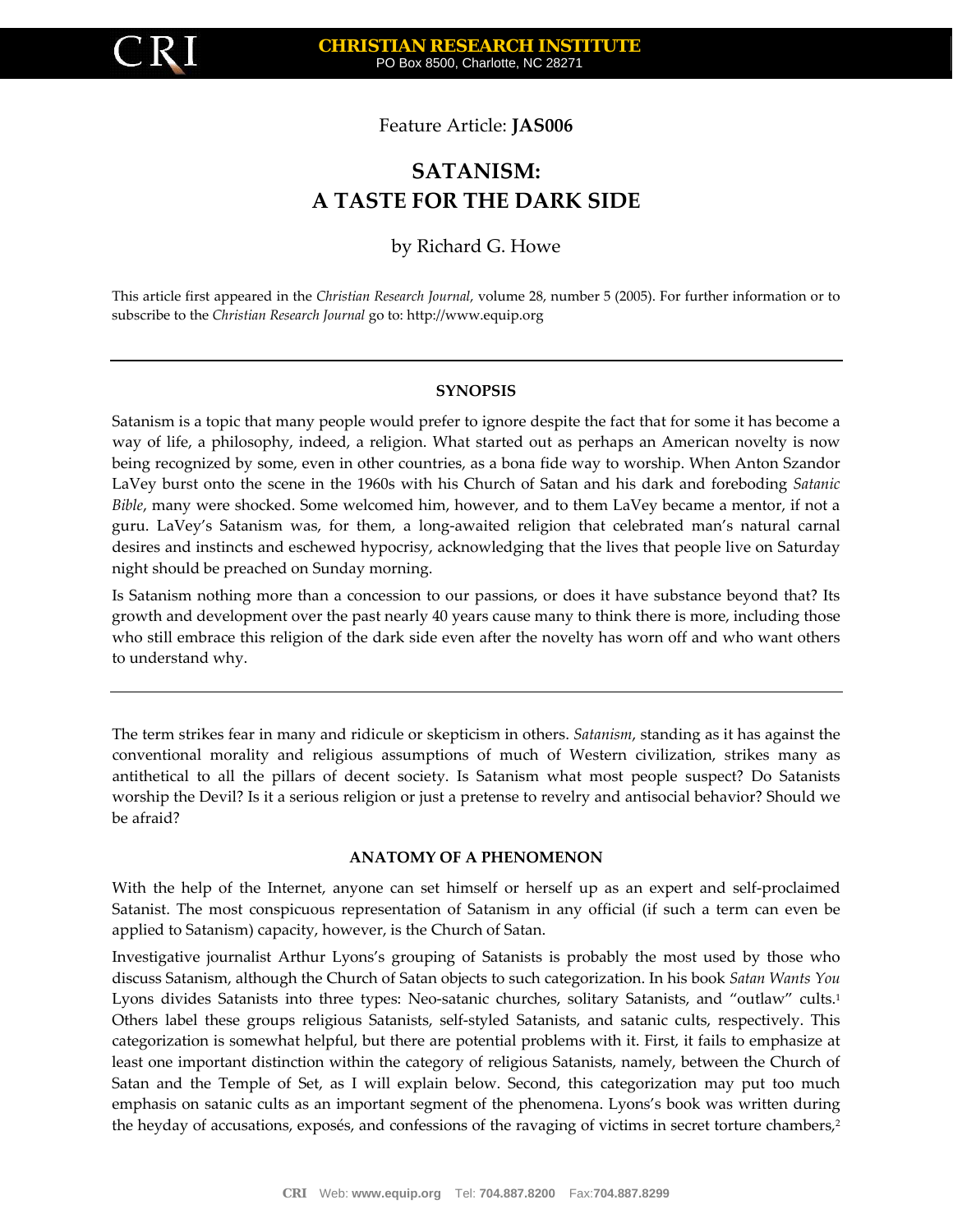known as satanic ritual abuse by supposed sinister satanic cults. I will say more on this third category, but first I would like to look at the first two categories: religious Satanists and self‐styled Satanists.

### **Religious Satanists: The Church of Satan**

The person who is almost single‐handedly responsible for making Satanism a household word was Anton Szandor LaVey. The timing was just right during the cultural upheaval of the 1960s for someone to come along to challenge and lampoon many of Western society's traditions and icons. In contrast to the ubiquitous Christianity in America, in symbols if not in values and morals, LaVey could find no better representative for what he wanted to start than Satan himself. "For all the centuries of shouting down the Devil has received, he has never shouted back at his detractors. He has remained the gentleman at all times, while those he supports rant and rave. He has shown himself to be a model of deportment, but now he feels it is time to shout back. He has decided it is finally time to receive his due."3

As the official story goes—much of it has been debunked<sup>4</sup>—Howard Stanton Levey, also known as Anton Szandor LaVey, "on the last night of April, 1966—*Walpurgisnacht*, the most important festival of the believers in witchcraft—…shaved his head in the tradition of ancient executioners and announced the formation of The Church of Satan."5

It turns out that even this much of the story is not true, according to LaVey's daughter Zeena. The idea of a church arose "as a business and publicity vehicle"6 suggested by a professional publicist since he was convinced that LaVey would "never make any money by lecturing on Friday nights for [the two-dollar] donations…that he charged…filling his living room with the curious and establishing a local reputation as an eccentric."7

However the institution came about, the Church of Satan certainly went on to attract quite a bit of attention. Much of this attention was aroused by the publication of its manual, *The Satanic Bible*, and the sequel, *The Satanic Rituals*. In *The Satanic Bible*, LaVey lays out his views, which can best be described as an atheistic religion of self‐interested hedonism with a dash of occult philosophy.

**Satanism Is Atheistic.** Many people are surprised to learn that LaVey did not believe in the existence of a literal Devil. This is probably the most misunderstood element about LaVey's brand of Satanism: its adherents do not worship Satan. LaVey chose this title precisely because his philosophy celebrated all the aspects of the human experience that he thought had been wrongfully condemned by traditional religions, particularly Christianity. "Satanism…is a religion of the flesh, the mundane, the carnal—all of which are ruled by Satan, the *personification* [emphasis added] of the Left Hand Path."<sup>8</sup> Satan, for LaVey, "represents opposition to all religions which serve to frustrate and condemn man for his natural instincts."9 In LaVey's estimation, there could be no better title for a religion that stands opposed to his own concept of Christianity than one that is derived from the name of the archenemy that Christianity itself declares.

The term *atheism*, however, might not apply outright to LaVeyian Satanism. He observed, "It is a popular misconception that the Satanist does not believe in God. The concept 'God,' as interpreted by man, has been so varied throughout the ages, that the Satanist simply accepts the definition which suits him best….To the Satanist 'God'—by whatever name he is called, or by no name at all—is seen as the balancing factor in nature...[a] powerful force which permeates and balances the universe."<sup>10</sup> LaVey insisted that he believed in a God of some sort; therefore, we may allow him the prerogative of rejecting the label *atheist*. It does seem, however, that in the usual sense of the term, LaVeyian Satanism is atheistic.

**Satanism Is a Religion.** When one discovers that the Church of Satan does not worship or believe in Satan, questions present themselves: Why do they call it *Satanism*? Why not just call it *humanism*? LaVey anticipated these very questions in *The Satanic Bible*. He explained, "Humanism is not a religion. It is simply a way of life with no ceremony or dogma. Satanism has both ceremony and dogma. Dogma…is necessary."11

Why is dogma necessary according to LaVey? "It is one thing to accept something intellectually, but to accept the same thing emotionally is an entirely different matter….Dogma provides man with his much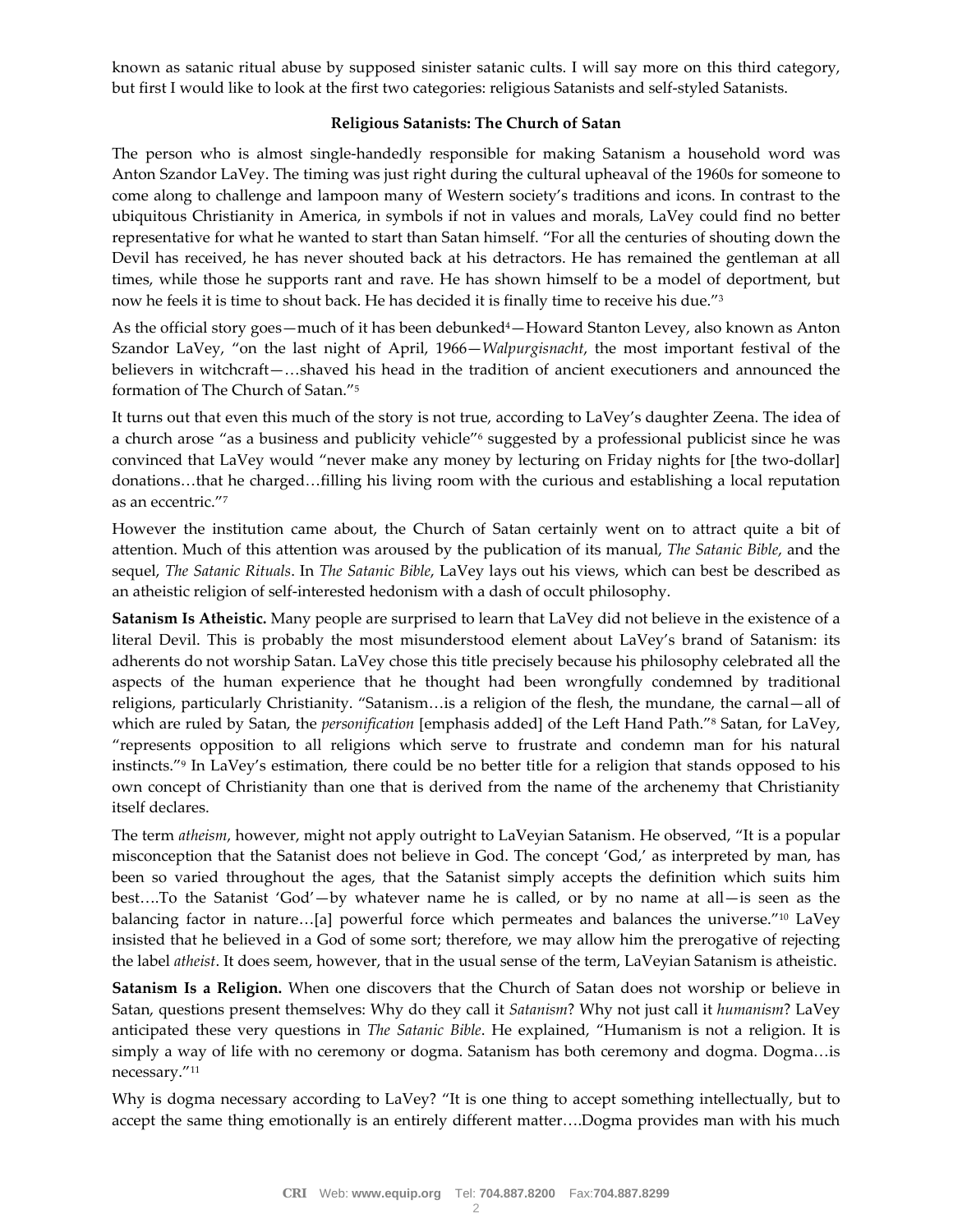needed fantasy."12 It seems, however, that answering one question just raises another: Why does man need fantasy and emotions in LaVey's Satanism? The answer to this lies in his understanding of magic.

**Satanism Is Occult Philosophy.** LaVey's philosophy, without the ingredient of magic, would be just another version of humanism. What gives it more of a religious flavor to many is its focus on magic. *Magic*, for LaVey, was the "change in situations or events in accordance with one's will, which would, using normally accepted methods, be unchangeable."<sup>13</sup> These "normally accepted methods," presumably, would be the methods of modern science; thus, for LaVey, magic was more (or other) than science. "Magic is never totally scientifically explainable."14 Consistent with other occult groups, LaVey's Satanism teaches that there is an "action and reaction" principle that is responsible for everything that happens in one's life.15 The cause and effect (action and reaction) aspect of the physical world is the foundation of modern science; applying the same paradigm to the nonphysical realm is the essential element of occult philosophy. Different occult groups interpret this action and reaction principle differently. It was, for LaVey, a sort of bioenergy that is conducted and controlled by ritual and ceremony. The ritual's main function "is to isolate the otherwise dissipated adrenal and other emotionally induced energy, and convert it into a dynamically transmittable force."16 Magic is the practice of harnessing this force.

The presence of this occult philosophy, together with it is proximity to other occult traditions, is even more explicit in LaVey's *The Satanic Rituals*. LaVey taught, "Satanic Ritual is a blend of Gnostic, Cabbalistic, Hermetic, and Masonic elements, incorporating nomenclature and vibratory words of power from virtually every mythos."17 These "vibratory words of power" supposedly could be used to manipulate this energy in such a way as to affect one's world. Whether one wished to curse an enemy to cause him harm or to seduce an object of one's affections, LaVey offered a host of rituals to harness this energy to do one's bidding. The fact that these rituals are almost entirely directed toward one's own selfinterest is characteristic of what Satanists call the "left-hand path" and is what sharply distinguishes the religion of Satanism from other occult religions such as witchcraft.

**Satanism Is Self‐Interested Hedonism.** In the end, LaVey's religion is directed toward one's self‐interest in the pursuit of pleasure, or *hedonism*. This is where he saw his views standing in their most stark contrast to Christianity: "The seven deadly sins of the Christian Church are: greed, pride, envy, anger, gluttony, lust, and sloth. Satanism advocates indulging in each of these 'sins' as they all lead to physical, mental, or emotional gratification."18 His hedonistic philosophy also was evident in the summary of his religion known as "The Nine Satanic Statements." These statements express what Satan represented for LaVey, including "indulgence, instead of abstinence," "vengeance, instead of turning the other cheek," and "all of the so-called sins, as they all lead to physical, mental, or emotional gratification."<sup>19</sup>

These dogmas together with instructions on how to manipulate occult forces became the basis on which LaVey grew a "church," which established *grottos* (i.e., local chapters) across America. According to Lyons, the Church of Satan reached its peak membership number in the 1970s at about 300 (if you believe certain disgruntled former members) or around 10,000 (if you believe the official church). Lyons estimates the true number to have been around 5,000.20 It almost certainly has dropped since then. In 1975 LaVey restructured the church, which included dismantling the grotto system, "in recognition of Satanism's Fifth Phase—Application."21

Howard Stanton Levey died on October 29, 1997. The Church of Satan still exists, but under new leadership and with an Internet presence. It retains the philosophy of self-indulgence, however, which predated its founder and still plagues the human race. The Church of Satan's emphasis on hedonistic self‐ interest makes it hard to imagine how any member could become disgruntled while wanting to remain a Satanist; but, this is exactly what happened to one of the church's main leaders, Michael Aquino. His story takes us to a brief look at another satanic church: The Temple of Set.

#### **Religious Satanists: The Temple of Set**

Philosophical differences began to emerge between LaVey and Aquino. According to Lyons, "LaVey was disaffected with Aquino's attitude, which he thought to be ego-motivated and overintellectual. Aquino,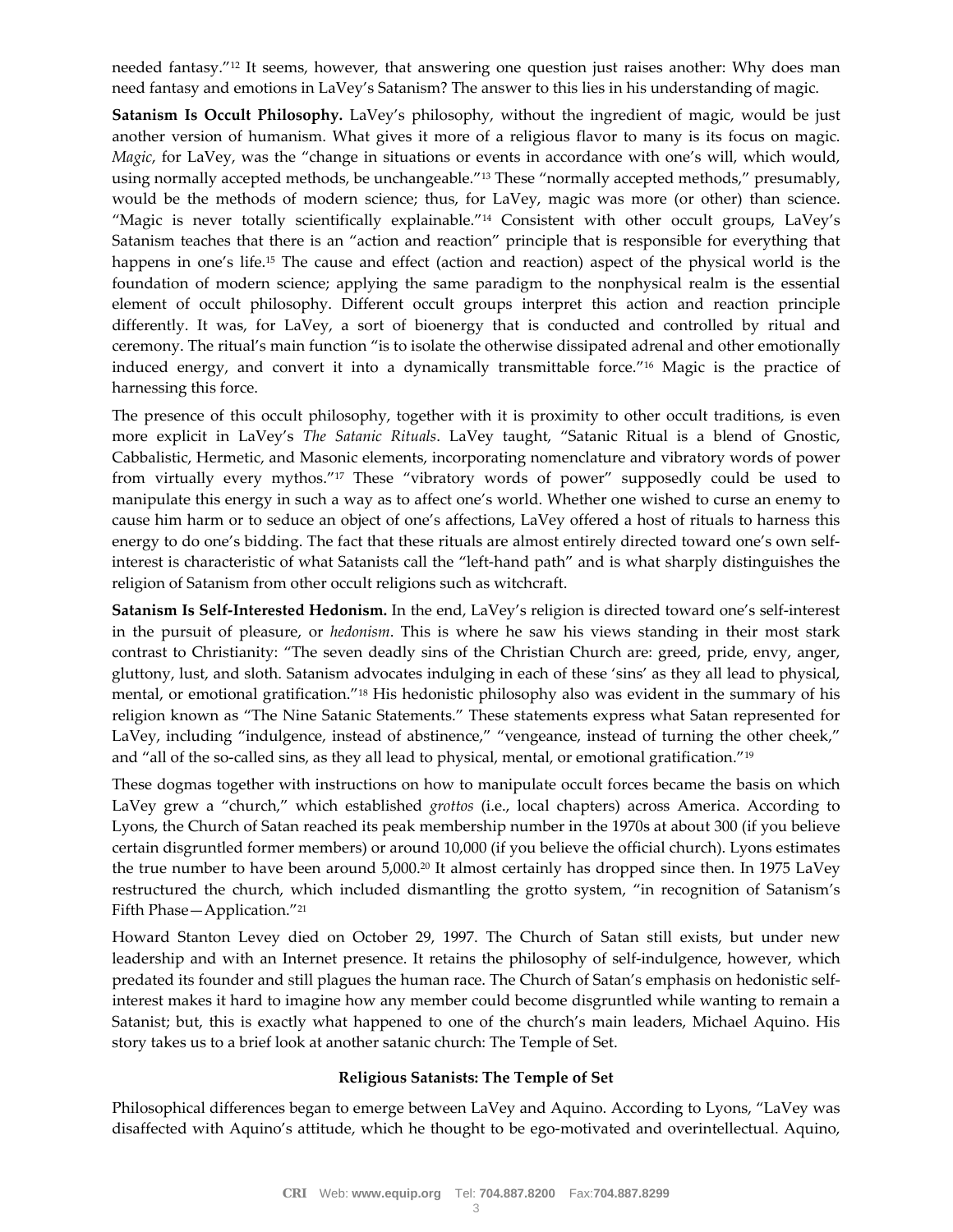in turn, had grown impatient with the High Priest's refusal to relinquish administrative power and had become increasingly dissatisfied with the church's professed atheism, which he thought to be sterile."22 Both groups have their own version of the story. The Church of Satan maintains that those who left to start the Temple of Set are "significant only in that they have continued to try to ride upon the coattails of the Church of Satan, and indeed even publicly claim to be the successor to and custodian of the Church of Satan"—a claim that the Church of Satan emphatically denies.23 In its published material, the Temple of Set is quite open about its history and its former identity with the Church of Satan. It also has something to say about why a new organization was needed.

The Church [of Satan]…continued to experience increasing difficulty with the basic nihilism and negative connotations of its religious imagery…. [It] suffered periodically from petty crises and scandals among the general membership, and finally Anton LaVey lost confidence in its organizational viability. In 1975 he made a decision to redesign it as a nonfunctional vehicle for his personal expression, exploitation, and financial income. Until his 1997 death he continued to cynically advertise it as a "religion," and to sell "memberships" and "priesthoods" under this guise. LaVey's 1975 corruption of the Church of Satan was emphatically rejected by the majority of the Priesthood, who immediately resigned from the Church in protest and denied its legitimacy as an authentic Satanic religion henceforth.<sup>24</sup>

According to Lyons, Aquino sought the counsel of Satan himself. It turns out that the biggest difference between LaVey and Aquino is that, while LaVey understood Satan only as a metaphor or personification, Aquino maintains that Satan really exists as a sentient being. Lyons comments:

Due to the strength of LaVey's charisma and the fact that he held a trademark on the Church of Satan name, Aquino knew that any attempt to start up another Church of Satan would be futile, so he decided to summon up the Prince of Darkness and ask him what to do. On the eve of the north solstice, June 21, 1975, Aquino performed a magical "Working" and Satan purportedly appeared to him in the image of Set—the oryx-headed god of death and destruction that Aquino claims is the earliest manifestation of the Christian Devil.25

This encounter resulted in a writing titled *The Book of Coming Forth by Night* wherein Set instructed Aquino to depart from LaVey and inaugurate the age of Set. This new religion has sought a rather low profile, opting to reserve its official materials for only its members. The organization also has recently begun to distance itself from the term *Satanism*.

The philosophy of the Temple of Set, nonetheless, is of the "left-hand path," summarized by its adoption of the term *Xepher* (pronounced "Kheffer"). It is "the Egyptian hieroglyphic term for 'to become' or 'to come into being.'"26 In contradistinction to those religions that seek to help individuals merge with ultimate reality (e.g., Eastern religions) or to be reconciled with ultimate reality without actually becoming that reality (e.g., Western religions), the Temple of Set seeks to help individuals explore and glory in their individual self as set against the rest of reality.

The Black Magician desires this psyche to live, to experience, and to continue. He does not wish to die or to lose his consciousness and identity in a larger, Universal consciousness.…He wants to be. This decision in favor of individual existence is the first premise of the Temple of Set. The second premise of the Temple is that the psychecentric consciousness can evolve towards its own divinity through deliberate exercise of the intelligence and Will, a process of *becoming or coming into being* [emphasis in original].27

More could be said about the Temple of Set, including the wide array of writings, the levels of initiation, and the various aspects of group gatherings, but this is enough to show both the similarities and the differences between the Church of Satan and the Temple of Set. The former is largely public in that its materials are readily available in bookstores or through the Internet; the latter is much more secretive. The former maintains a fairly simple philosophy of self‐aggrandizement through the pursuit of carnal pleasures; the latter is a more complex system of philosophies through which one seeks to realize one's own divinity. The former recognizes no existence greater than the individual; the latter readily seeks the counsel of the Prince of Darkness. Both share a common commitment to the self as the focus of their philosophies and both seek to utilize occult forces to achieve their goals, however different each sees its own goals as being from the other's.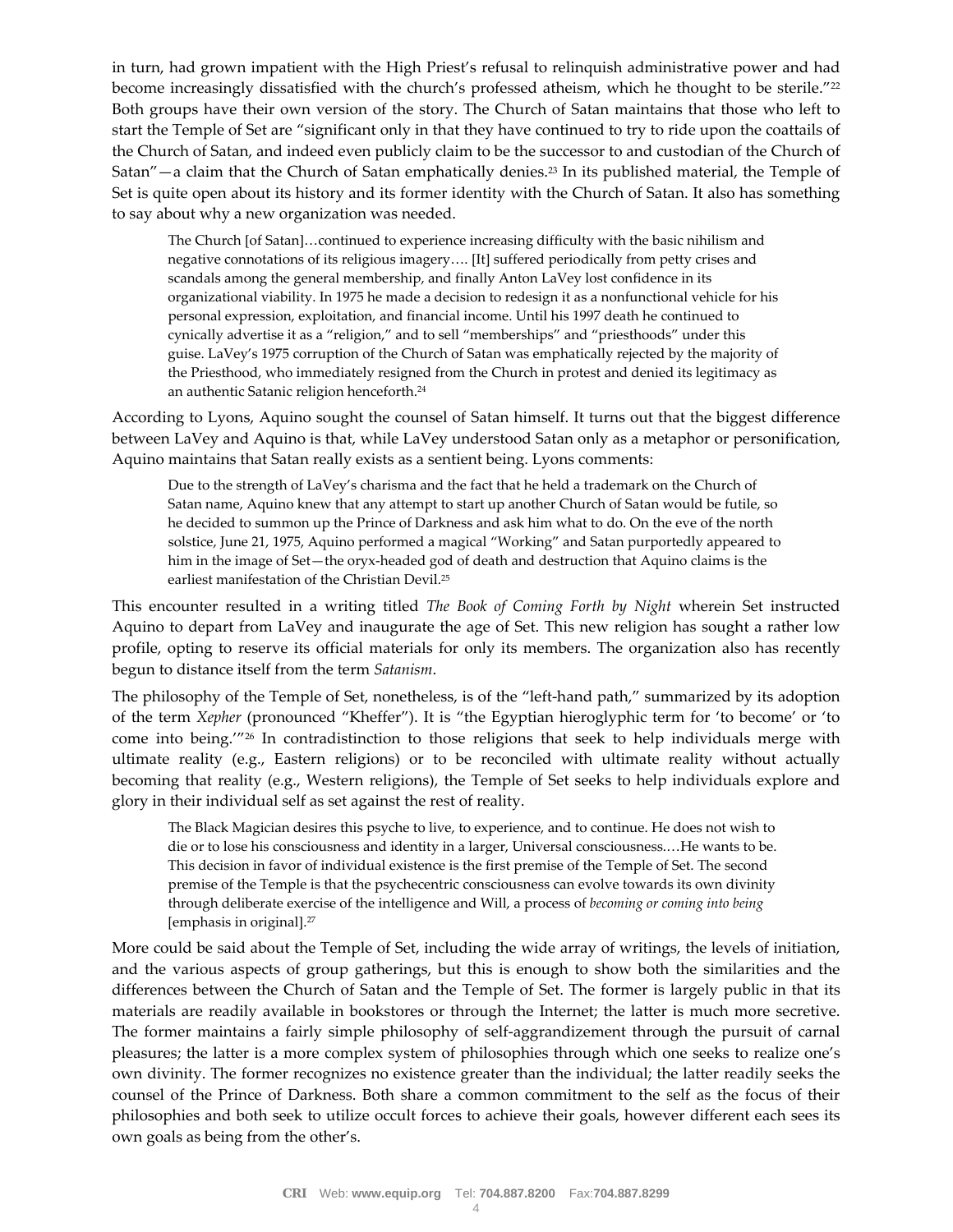#### **Self‐Styled Satanism: Fascinated Youth**

In seeking to analyze Satanism fairly, we should not lose sight of the fact that it has its destructive manifestations in the here and now. If all Satanism amounted to was adults living the hedonistic life or seeking deep philosophical self‐deification, perhaps there would be little with which to concern ourselves as Christians beyond the obligation to reach out to any and all who need the gospel. This is not the case, however.

What has brought Satanism to the attention of some, especially parents, is the phenomenon of teenagers' interest in Satanism. Satanic images pepper CD covers while teenagers shout the lyrics of death, destruction, and violence to the beat of their favorite music. These teens' interest in Satanism can generally be described as self‐styled: they desire only to dabble in Satanism using LaVey's *Satanic Bible* as a guide, but without any serious commitment or even understanding of its philosophy and without joining any official satanic organization. The promises of a self‐centered hedonistic philosophy together with Satanism's promises of power through occult forces are a perfect recipe for seducing young people who are already struggling with newly found passions.

One should avoid the extremes of, on the one hand, simply dismissing indications of satanic involvement in an individual youth as being merely the whims of adolescence that could never do any harm and, on the other hand, falling victim to hysterical exaggerations of vast satanic conspiracies that have infiltrated virtually every level of society. Christian researchers Bob and Gretchen Passantino noted several factors that often accompany teenage involvement in Satanism, including extreme alienation; a morbid fascination with horror, death, and pain; drug and alcohol use; nonconformity in school, home, or job; and an unnatural attraction to the mysterious, the occult, or the magical.<sup>28</sup>

The Passantinos offered several suggestions for anyone who suspects that a loved one is gravitating toward involvement in Satanism. Above all, while trying to minister to one who has been influenced by some form of Satanism, always bear in mind the encouragement of 1 John 4:4: "He who is in you is greater than he who is in the world."29 Beyond this, one must try to intervene for the involved person by being willing to talk and listen, by praying for and with him or her, and by offering better solutions to his or her problems than those offered by Satanism. I would add to these suggestions that to the degree that the person has been dissuaded of the facts of the Christian worldview, anyone who tries to reach that person must be prepared to answer the penetrating questions that he or she may have picked up from reading satanic material.

#### **The Satanic Cults: Legacy of Satanic Ritual Abuse**

Another phenomenon that drew widespread attention to Satanism was the popularity of Christian comedian Mike Warnke. Warnke arrived on the scene in the 1970s with a unique blend of humor and inspiration against the backdrop of a testimony of a conversion to Christianity out of a secret life as a satanic high priest. Warnke fueled the fire of a growing hysteria that there existed a virtually global network of sinister occultists who were affecting numerous aspects of Western society. His story set the stage for a spate of testimonies by people who claimed to have escaped the grips of Satanists who held them captive for any number of unseemly purposes.

Numerous articles and books have been written on the subject of satanic ritual abuse (SRA), by those who claim to have been victims of it and by those who argue that such claims are fraudulent. A critical examination of Warnke's claims of his involvement in Satanism was accompanied by a number of other exposés of SRA claims. $30 \text{ In }$  my opinion, these stories are not true. $31 \text{ This}$  is not to say that such crimes never have been committed; rather, it is to say that there never has been such a thing as a widespread epidemic of these abuses. I am convinced of this by the arguments and evidence marshaled by a number of highly competent and trustworthy Christian investigators and countercult apologists.32

# **PLEASURE AND THE PURPOSE OF LIFE: REACHING OUT TO THE SATANIST**

There is nothing wrong in principle with the philosophy of Satanism that says we ought to pursue pleasure (or, for that matter, self‐interest). I would go so far as to say that we can agree with the Satanist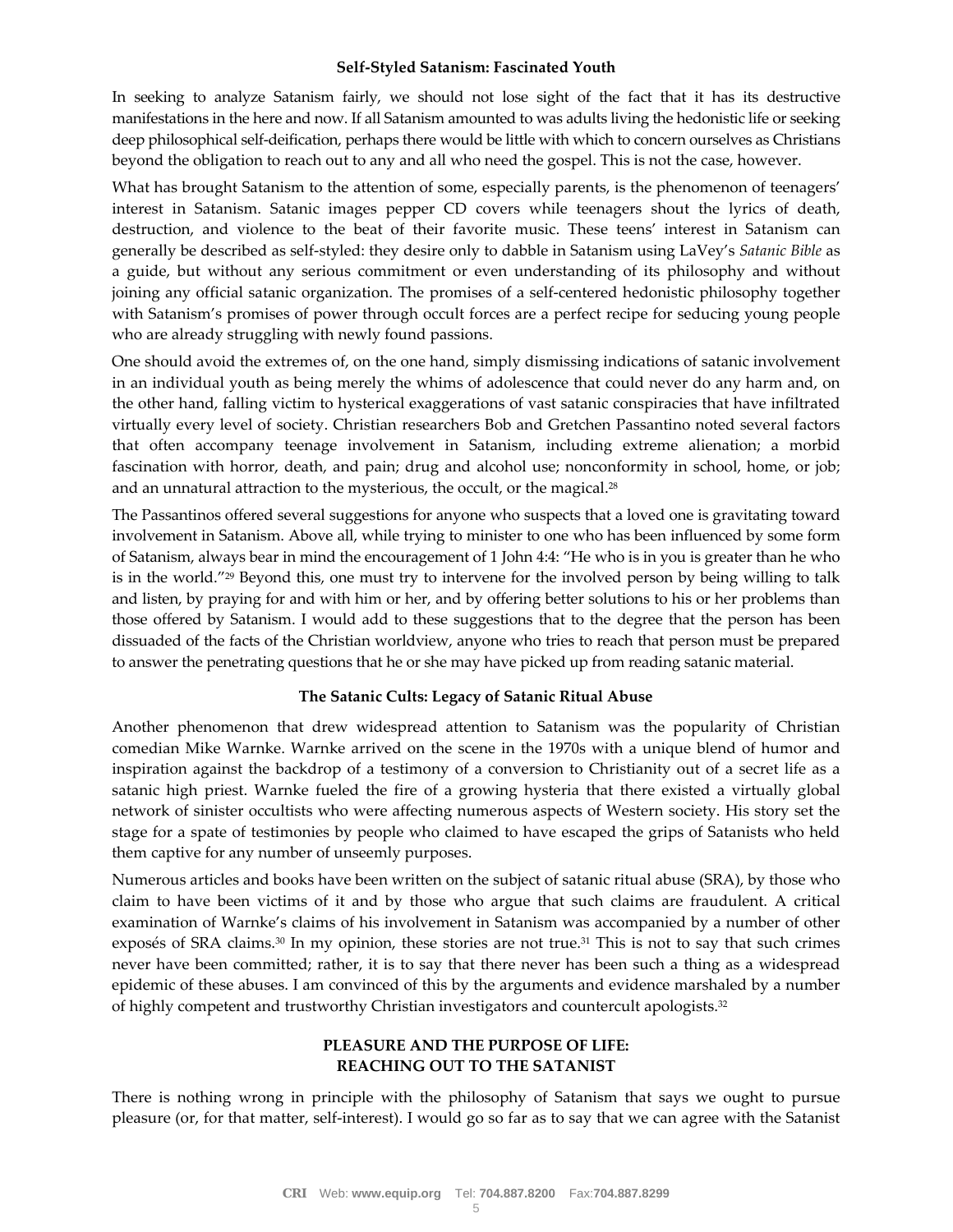that it is natural (which is to say, it is part of our nature) to pursue pleasure. The problem is that the Satanist draws the line of what is permissible in the wrong place or draws no line at all. Christians are not obligated to defend the notion that humans exist only to deny ourselves all pleasure; indeed, it is just the opposite: we exist for the experience of pleasure. Perhaps *pleasure* is a misleading term. Philosophers like Aristotle and Thomas Aquinas used the term *happiness*.33 Christian thinker C. S. Lewis used the term *joy*. 34

The problem is not that we as humans seek our own pleasure, happiness, or joy. The problem is that we as sinners look for it in the wrong places. Consider this analogy: Children always seek to eat only what tastes good to them. We, as adults, regret this in children and seek to wean them of this tendency. It is not that we adults think that eating should not include things that taste good. It is that we know that not everything that tastes good is good or is even food in the first place. Childrens' understanding of nutrition and their tastes are not developed, however; therefore, they invariably resist eating what is good for them and desire what is not good for them or is even harmful. If children ate according to the philosophy of Satanism, then they would never deny themselves whatever tastes good regardless whether it has any nutritional value, like cotton candy, or, worse, they would eat something that tastes good but is poison. They also would refuse to eat what is good for them, all the while mocking and ridiculing those who did so eat.

If we think of eating as an analogy of living one's life, and good and bad tastes as an analogy of pleasures and pains, then perhaps we can see that what we as humans need to learn is to recognize and appreciate what actually is good for us. Perhaps what we, like children, need is for our understanding and tastes to develop so that we learn to love what is good for us. What the Christian understands but the Satanist does not is that there is something wrong with us. We fallen humans too often find pleasure in what is not in our best interest or is evil. The problem, however, is not the experience of pleasure itself. The problem is in us: we choose the wrong things to satisfy our desire for pleasure. What we need is somehow to come to love the taste of what is intrinsically good and what is in our ultimate best interest.<sup>35</sup> This is where God comes in. We need to "taste and see that the Lord is good; Blessed is the man who trusts in Him!" (Ps. 34:8).

What we need to help the Satanist see is that the pleasures of life that he (or she) so desperately seeks are found ultimately only in his Creator.<sup>36</sup> We are created to know God and "enjoy Him forever," as the Westminster Larger and Shorter Catechisms say. Convincing a Satanist of this is, of course, not necessarily an easy task. If no one can see his need for God apart from the work of the Holy Spirit, then this is especially the case with the Satanist. In addition, getting the Satanist to see the truth of Psalm 16:11—"You will show me the path of life; In Your presence is fullness of joy; At Your right hand are pleasures forevermore"—also requires getting him to see a host of other truths, such as the fact that there is a God and an afterlife. This means that we must be prepared to defend the truths of the Christian faith and show that not only *experience* but also *reason* demonstrate the reality of the God of the Bible, the truthfulness of His word, and the meaning of the historical life, ministry, death, and resurrection of Jesus.

With the help of the Holy Spirit, the Satanist may come to see that his own pursuit of pleasure is in reality a rebellion against the God who made him, for which he needs to be forgiven. Then the stage will be set for him to be delivered "from the power of darkness and conveyed…into the kingdom of the Son of His love" (Col. 1:13). This is what the Satanist needs. This is indeed what we all need.

#### **NOTES**

- 1. Arthur Lyons, *Satan Wants You: The Cult of Devil Worship in America* (New York: The Mysterious Press, 1988), 9.
- 2. Lyons himself did not necessarily contribute to the satanic ritual abuse hysteria as he seemed not to take sides on the question of the reality of any satanic conspiracy.
- 3. Anton Szandor LaVey, *The Satanic Bible* (New York: Avon Books, 1969), 29.
- 4. See Lawrence Wright, "Sympathy for the Devil," *Rolling Stone* no. 612 (September 5, 1991). Since Wright's article, more challenges to elements of LaVey's story have come to light, most significantly by LaVey's daughter Zeena Schreck. See Zeena Schreck and Nikolas Schreck, "Anton LaVey: Legend and Reality," Night Breeds: Realm of Dark Magicks, http://fcos.us/aslv.html. The charges of fraud leveled by the Schrecks not only extend to the person of LaVey but also to The Satanic Bible itself. They say, "Pressed for material to meet Avon's [i.e., Avon Books] deadline, ASL [i.e., LaVey] resorted to plagiarism, assembling extracts from an obscure 1896 tract—Might is Right by Ragnar Redbeard." For more on the plagiarism